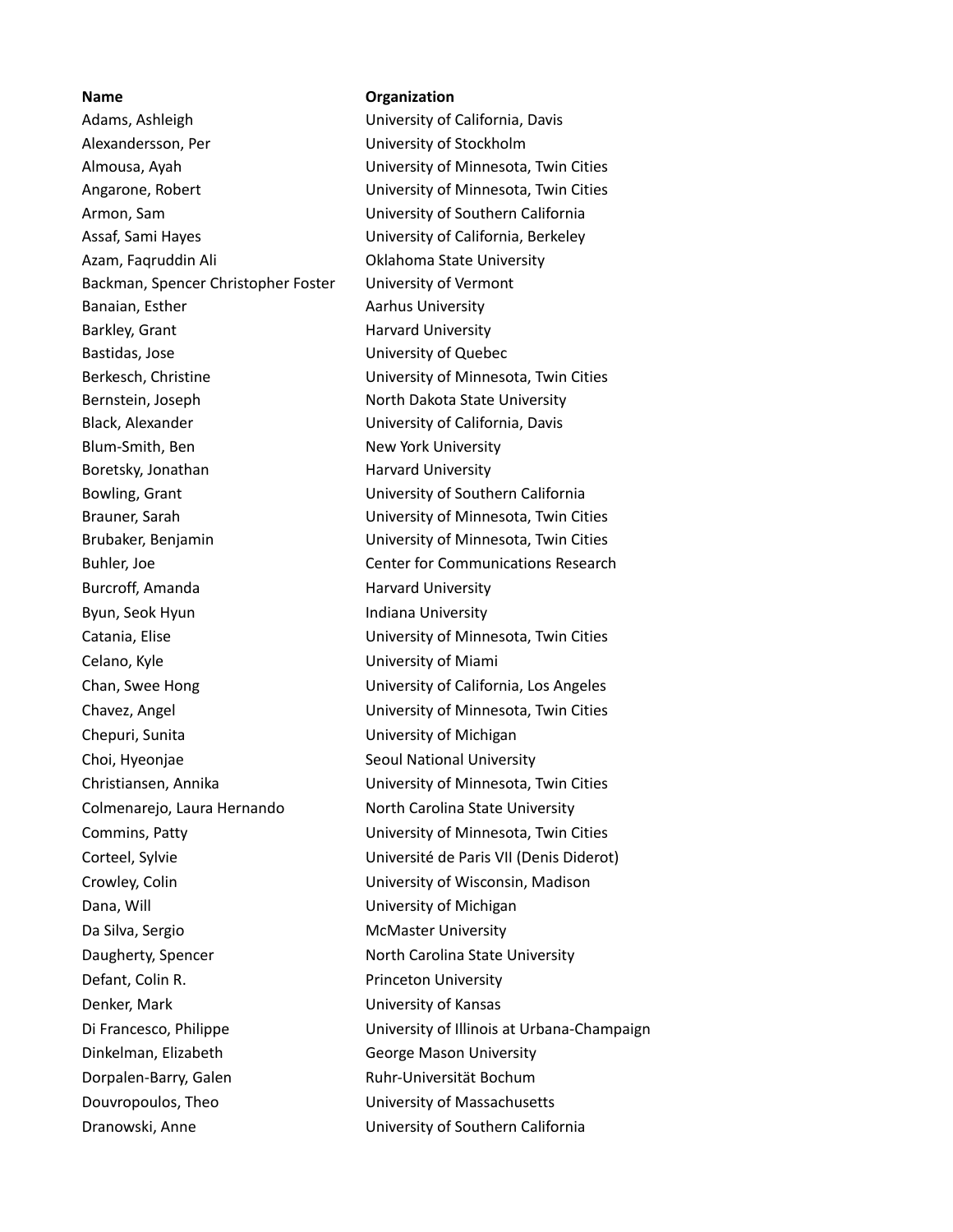Filakovsky, Marek Masaryk University Fomin, Sergey The Communication Communication University of Michigan Fu, Zenan University of Michigan Gaetz, Christian **Harvard University** Gagnon, Lucas University of Colorado Gao, Jiyang **Harvard University** George, Terrence University of Michigan Gray, Nathan **Oberlin** College Grinberg, Darij Drexel University Gunawan, Emily **Example 20** Emily University of Oklahoma Hamaker, Zachary University of Florida Harris, Pamela Estephania Williams College Hopkins, Samuel F Howard University Huang, Yifeng The Communist Control University of Michigan Jiang, Leo University of Toronto Jiang, Yuhan Harvard University Joseph, Michael **Dalton State College** Kamnitzer, Joel **Namnitzer, Joel Communisty of Toronto** 

Dugan, William T. University of Massachusetts Dumanski, Ilya National Research University Higher School of Economics Ehrhard, Henry University of Southern California Elkin, Moriah University of Minnesota, Twin Cities Erickson, Jon University of California, Davis Escobar, Laura Washington University in St. Louis Galashin, Pavel **Entity Collection** University of California, Los Angeles Gao, Yibo **Massachusetts Institute of Technology** Gao, Shiliang **Cao, Shiliang** University of Illinois at Urbana-Champaign Gekhtman, Michael **East Controller Controller University of Notre Dame** Gillespie, Maria **Colorado State University** Goff, Owen **University of Wisconsin, Madison** Gomes, Tara University of Minnesota, Twin Cities Gonzalez, Nicolle University of California, Los Angeles Gorsky, Eugene University of California, Davis Greenwood, Torin North Dakota State University Griffin, Sean University of California, Davis Grigsby, Travis Oklahoma State University Halacheva, Iva Northeastern University Heuer, Dylan Milwaukee School of Engineering Hodges, Reuven University of Illinois at Urbana-Champaign Huang, Daoji University of Minnesota, Twin Cities Huh, June **Institute for Advanced Study** Jiang, Shuai Virginia Polytechnic Institute and State University Jung, Jaewoo Georgia Institute of Technology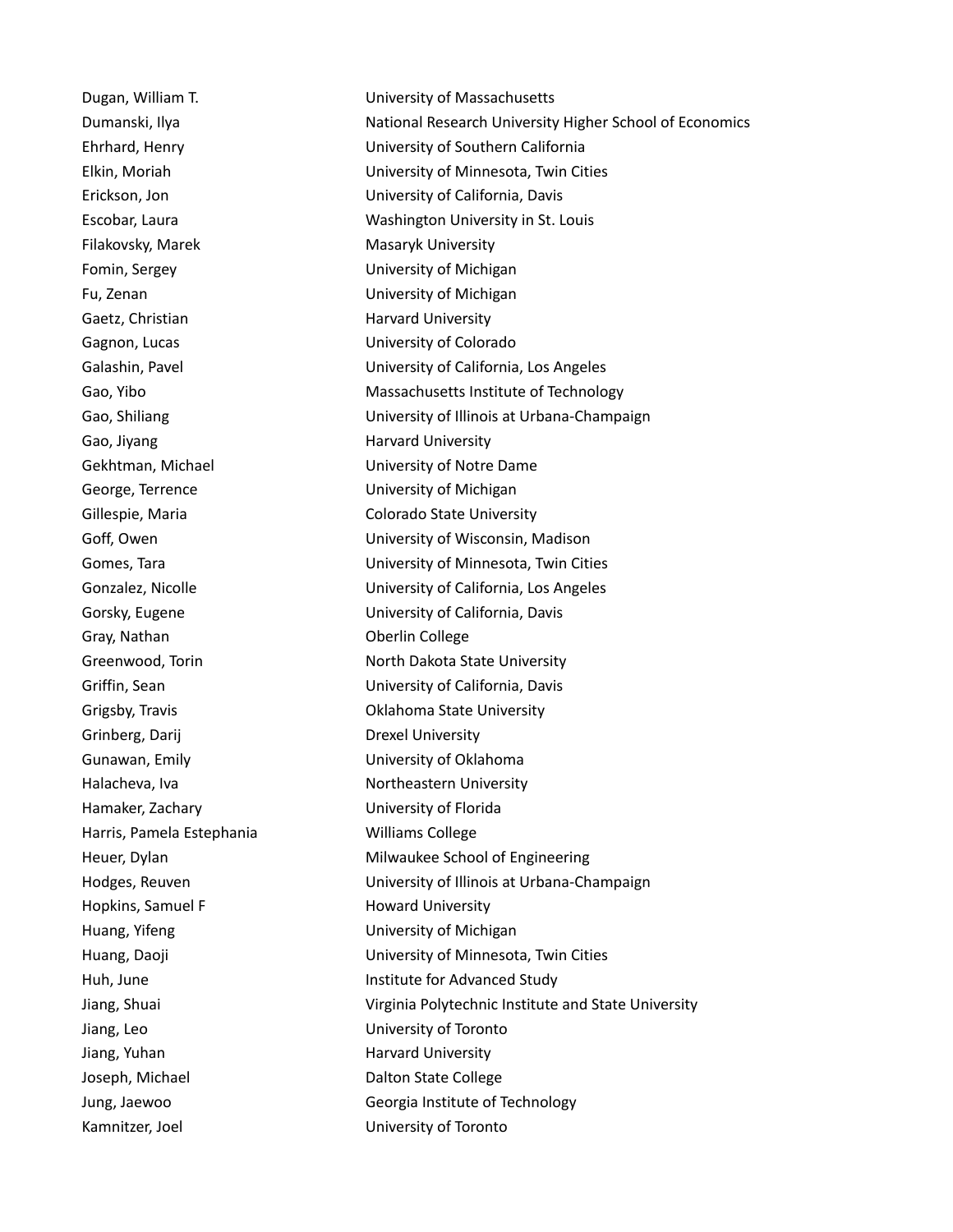Karp, Steven **Example 20** Steven University of Quebec Kenyon, Richard Yale University Knutson, Allen Cornell University Kolo, Nathan **Lehigh University** Labbe, Jean-Philippe University of Quebec LaClair, Adam **Purdue University** Lai, Tri **Nebraska** University of Nebraska Lam, Thomas **Lam, Thomas** University of Michigan Lauve, Aaron **Lauve, Aaron** Loyola University Lesnevich, Nathan Washington University Levinson, Jake Simon Fraser University Li, Yupeng **Duke University** Li, Shiyue **Brown University** Liao, Hsin-Chieh University of Miami Ma, Yichen Cornell University Mandelshtam, Olya University of Waterloo Martin, Jeremy L<br>
University of Kansas Martinez, Lucy **Rutgers University** Mason, Sarah University of San Diego Mayers, Nick **Lehigh University** McCloskey, Rob Lehigh University Mellit, Anton **Mellit**, Anton **Nellit**, Anton Milicevic, Elizabeth Haverford College Miller, Timothy University of Waterloo Miller-Brown, Samantha Lehigh University Morales, Dania University of Kansas Nelson, Garrett **Kansas State University** Nenashev, Gleb Brandeis University Neville, Scott **Neville**, Scott **Neville**, Scott **Neville**, Scott **New Scott University of Michigan** 

Kang, Wonwoo University of Illinois at Urbana-Champaign Karn, Trevor University of Minnesota, Twin Cities Kelley, Elizabeth University of Illinois at Urbana-Champaign Klein, Patricia University of Minnesota, Twin Cities Lewis, Joel Brewster **George Washington University** Li, Rupert M. Massachusetts Institute of Technology Libman, Nathaniel University of California, San Diego Liu, Bingyan University of Illinois at Urbana-Champaign Marberg, Eric **Hong Kong University of Science and Technology** Martinez, Jonathan Montano New Mexico State University McWhirter, Jodi Washington University in St. Louis Meza, Cesar Washington University in St. Louis Musiker, Gregg University of Minnesota, Twin Cities Nathanson, Anastasia University of Minnesota, Twin Cities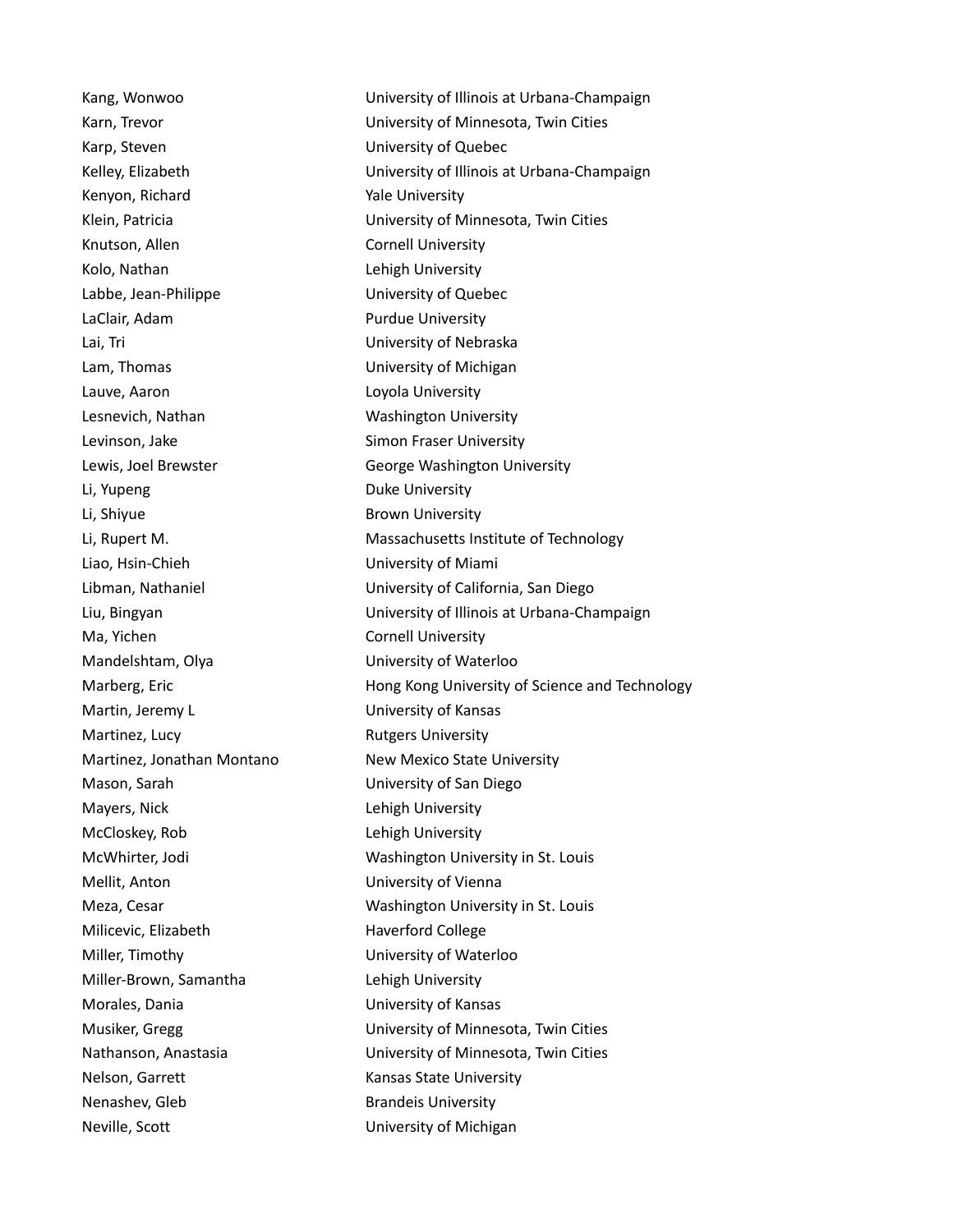Parisi, Matteo **Harvard University** Park, Soohyun University of Chicago Pavelka, Marta **National Communisties** University of Miami Pechenik, Oliver **National Contract Contract Contract Contract Contract Contract Contract Contract Contract Contract Contract Contract Contract Contract Contract Contract Contract Contract Contract Contract Contract Contra** Petersen, Kyle **DePaul University** Pfannerer, Stephan Universität Wien Plante, Matthew University of Connecticut Pun Ying, Anna University of Virginia Purbhoo, Kevin **Purbhoo**, Kevin **Example 20** Nuniversity of Waterloo Raicu, Claudiu **National Exercise Claudiu** University of Notre Dame Reed, Ethan University of Notre Dame Reimer-Berg, Andrew Colorado State University Roby, Tom University of Connecticut Sabando Alvarez, Cristina Washington University Sagan, Bruce **Michigan State University** Salois, Kyle Colorado State University Schiffler, Ralf **Exercise 2018** University of Connecticut Schultze, Adam St. Olaf College Schwartz, Amanda **Exercise Schwartz, Amanda** University of Michigan

Nguyen, Son Van Thanh University of Minnesota, Twin Cities Oh, Jaeseong The Control of the Korea Institute for Advanced Study (KIAS) Orelowitz, Gidon University of Illinois at Urbana-Champaign Paguyo, J.E. University of Southern California Pak, Igor University of California, Los Angeles Pan, Jianping North Carolina State University Panova, Greta **Network** University of Southern California Pappe, Joseph **Engles** University of California, Davis Partida, Ethan University of Minnesota, Twin Cities Peot, Caitlyn Booms University of Wisconsin, Madison Perlman, Michael University of Minnesota, Twin Cities Pfeiffer, Gotz **National University of Ireland, Galway** Postnikov, Alex **Massachusetts Institute of Technology** Precup, Martha Washington University School of Medicine Propp, James Gary University of Massachusetts Pylyavskyy, Pavlo (Pasha) University of Minnesota, Twin Cities Reading, Nathan North Carolina State University Reiner, Victor University of Minnesota, Twin Cities Robichaux, Colleen University of Illinois at Urbana-Champaign Ryba, Christopher University of California, Berkeley Sayrafi, Mahrud University of Minnesota, Twin Cities Schatz, Kylan North Carolina State University Schilling, Anne University of California, Davis Seaton, Luke Washington University in St. Louis